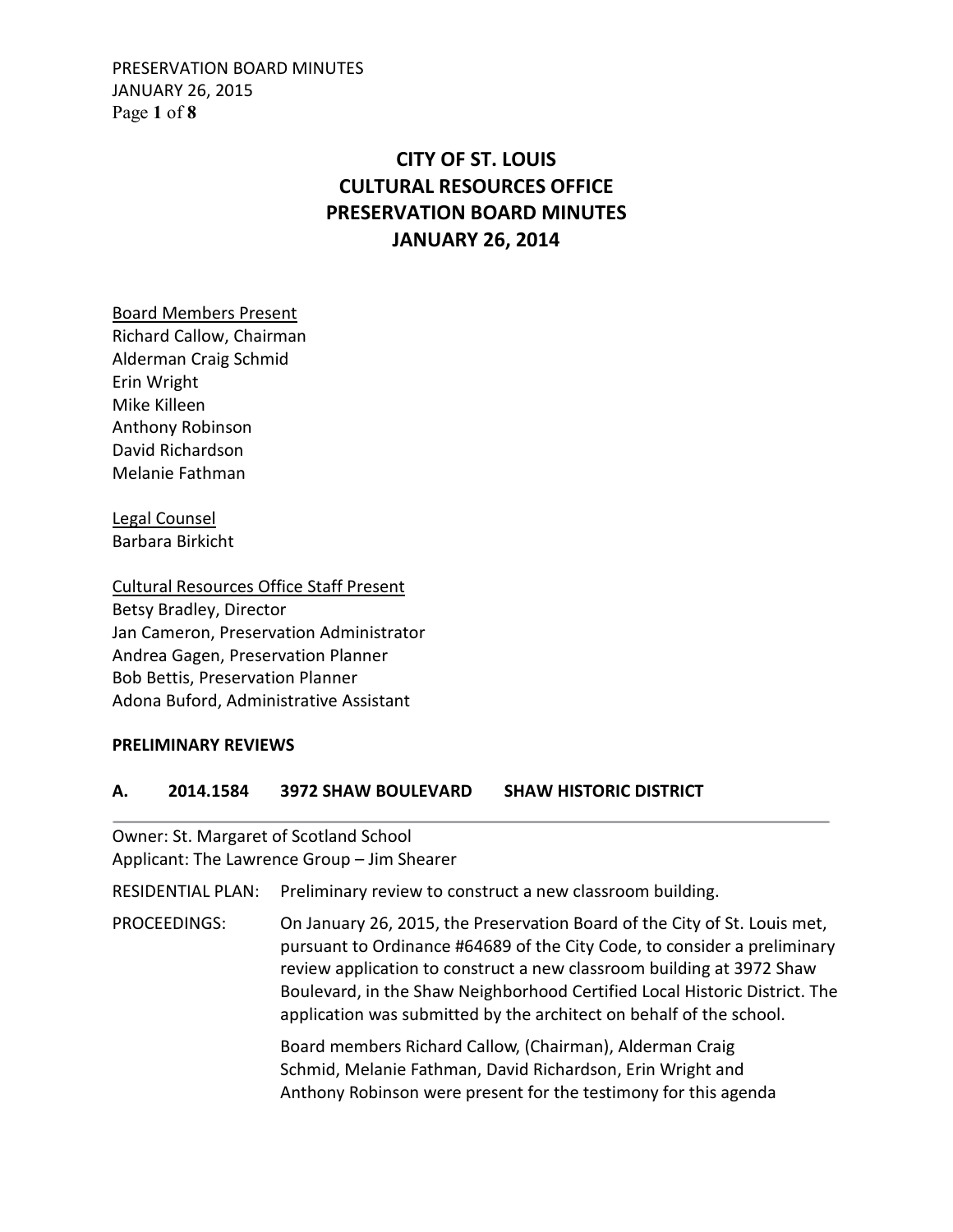PRESERVATION BOARD MINUTES JANUARY 26, 2015 Page **2** of **8**

|                        | item. Board Member Mike Killeen recused himself from the item.                                                                                                                                                                                                                                                                                                                                                                                                                                                                                                                                                                                               |
|------------------------|--------------------------------------------------------------------------------------------------------------------------------------------------------------------------------------------------------------------------------------------------------------------------------------------------------------------------------------------------------------------------------------------------------------------------------------------------------------------------------------------------------------------------------------------------------------------------------------------------------------------------------------------------------------|
|                        | Bob Bettis of the Cultural Resources Office made a presentation<br>that examined the sections of City Ordinance #59400 that sets<br>forth the standards for residential new construction in the Shaw<br>Neighborhood Local Historic District. He testified that the project<br>appeared generally to comply with the standards and<br>recommended that the Board grant preliminary approval to the<br>proposal. He stated that the Shaw neighborhood association and<br>the Alderman were in support of the project.                                                                                                                                         |
|                        | Jim Shearer, Paul Hubbman and Craig Heller were all present to<br>speak on behalf of the project.                                                                                                                                                                                                                                                                                                                                                                                                                                                                                                                                                            |
|                        | FINDINGS OF FACTS: The Preservation Board found that:<br>3972 Shaw is located in the Shaw Local Historic District;<br>the proposed project generally complies with the historic district<br>$\bullet$<br>standards;<br>the building will be clad in red brick, a common historic material in<br>$\bullet$<br>the district;<br>the proposed building will be one story in height to meet the<br>$\bullet$<br>programmatic needs of the school and will be perceived as part of<br>the school campus; and that<br>as the design meets all the standards for new construction except<br>$\bullet$<br>height, it will not detract from the historic streetscape. |
| <b>BOARD DECISION:</b> | It was the decision of the Preservation Board to grant preliminary<br>approval for the proposed new construction, with the stipulation that<br>final plans and exterior details will be reviewed and approved by the<br>Cultural Resources Office to ensure compliance with the standards. The<br>motion was made by Board Member Craig Schmid and seconded by<br>Board Member Fathman. The motion passed with none opposed and<br>recused Board Member Killeen abstaining from voting.                                                                                                                                                                      |

#### **B. 2015. 2739 ALLEN AVENUE FOX PARK HISTORIC DISTRICT**

# Owner/Applicant: Dana Mills

RESIDENTIAL PLAN: Preliminary review to construct an addition to a house.

PROCEEDINGS: On January 26, 2015, the Preservation Board of the City of St. Louis met, pursuant to Ordinance #64689 of the City Code, to consider a preliminary review application to construct an addition at 2739 Allen Avenue, in the Fox Park Certified Local Historic District. The application was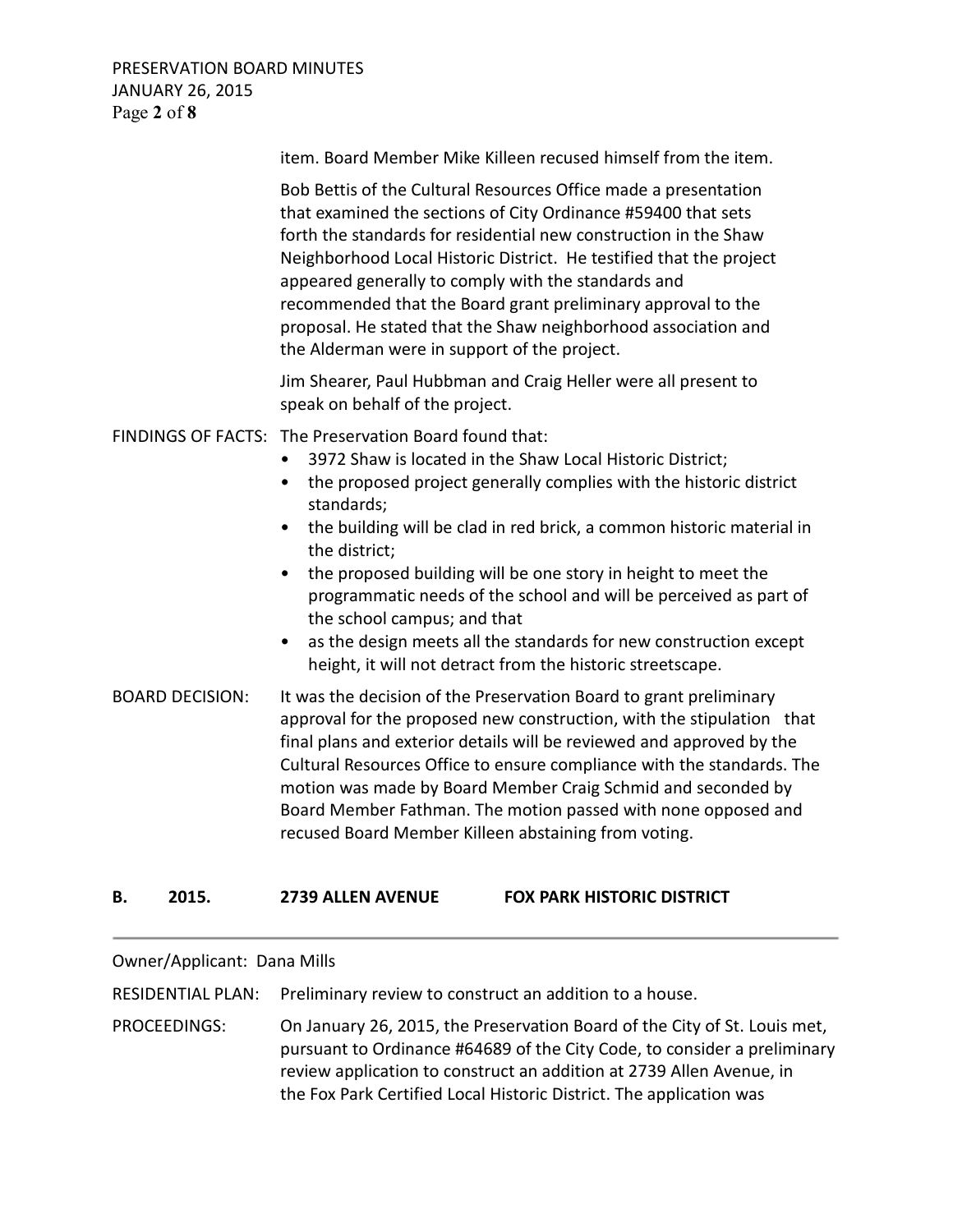PRESERVATION BOARD MINUTES JANUARY 26, 2015 Page **3** of **8**

submitted by the property owner.

 Board members Richard Callow, (Chairman), Alderman Craig Schmid, Melanie Fathman, David Richardson, Mike Killeen, Erin Wright and Anthony Robinson were present for the testimony for this agenda item.

 Bob Bettis of the Cultural Resources Office made a presentation that examined the sections of City Ordinance #66098, which sets forth the standards for additions to residential buildings in the Fox Park Local Historic District. He noted that many of the standards are difficult to apply to this project as the small frame house is quite different from most of the building stock in the district. He recommended that the Board grant preliminary approval to the proposal based on the unusual site specific conditions .

Dana Mills, the property owner, testified on his own behalf.

# FINDINGS OF FACTS: The Preservation Board found that:

- 2739 Allen is located in the Fox Park Local Historic District;
- the very small house does not meet contemporary standards for most

would-be occupants of a single-family dwelling and therefore the concept of an addition and the provision of a garage on the property are acceptable;

- many of the standards for an addition are difficult to apply to the small wood-frame house that is quite different in scale and other factors from most of the buildings in the historic district;
- the positioning of the addition at the rear of the Semi-Public façade would maintain the perception of the historic house and the addition would be perceived as an addition;
- the location of the addition so far back on the lot would make it visible only from directly in front of the property and would not significantly alter the perception of the siting and setback of the historic house or buildings in the streetscape; and that
- the project does not meet all of the Fox Park Historic District standards, some of which are difficult to apply to this property. Given the small size of the original house and difficulty in applying all standards, the review focused on the scale, position, design and materials of the addition in relationship to the house.
- BOARD DECISION: It was the decision of the Preservation Board to grant preliminary approval for the project due to the fact that the owner would not be able to be put the property to reasonable beneficial use without the proposed addition. The motion included the stipulation that final plans and exterior details will be reviewed and approved by the Cultural Resources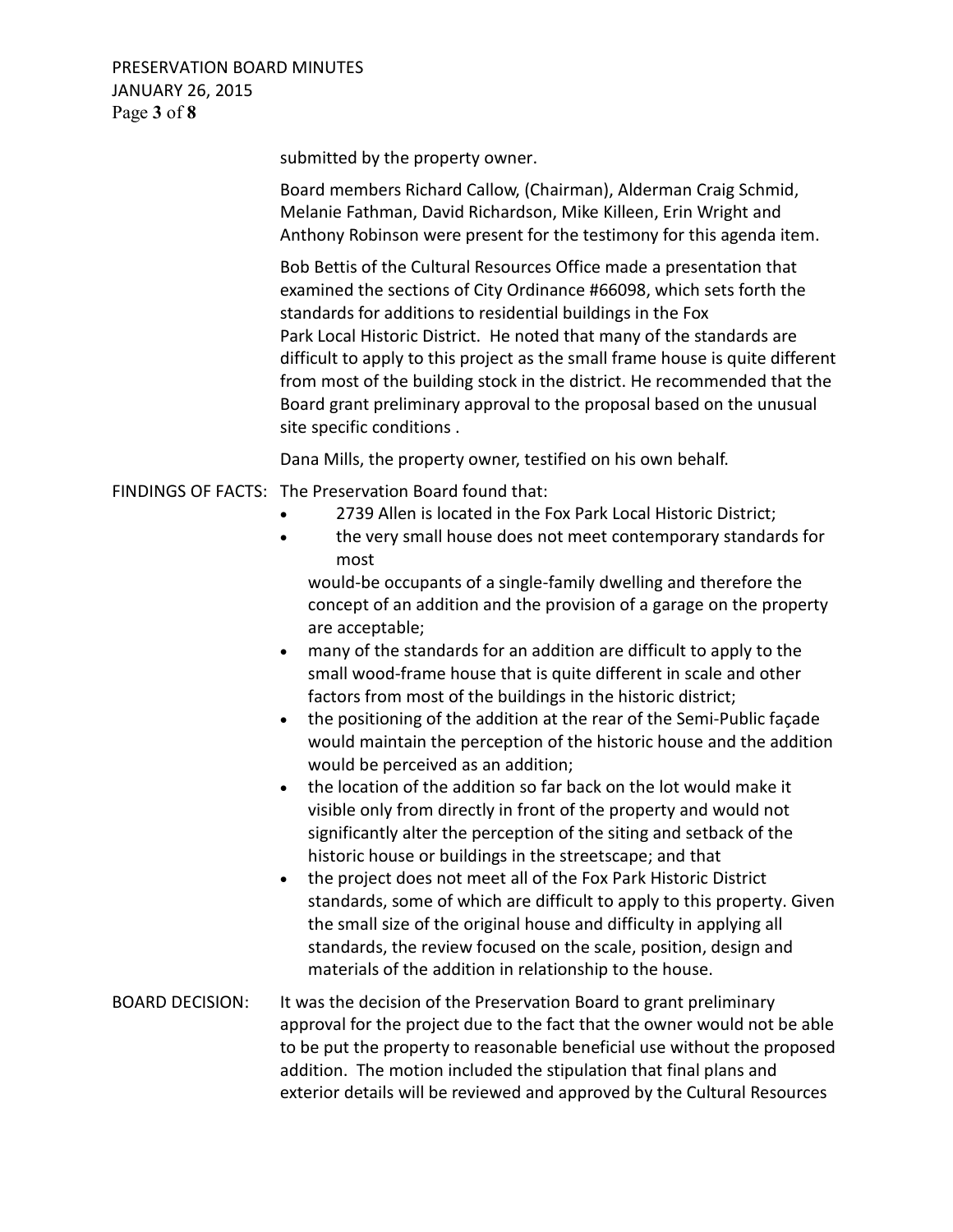Office. The motion was made by Board Member Erin Wright and seconded by Board Member Mike Killeen. The motion passed with none opposed.

#### **C. 2014.1745 1219 DOLMAN STREET LAFAYETTE SQUARE HISTORIC DISTRICT**

Owner: Michael Quinn Applicant: Diversified Real Estate Group – John Muller

RESIDENTIAL PLAN: Second submission: Preliminary review to construct a single family house.

PROCEEDINGS: On January 26, 2015, the Preservation Board of the City of St. Louis met, pursuant to Ordinance #64689 of the City Code, to consider a revised preliminary review application to construct a two-story, single-family building at 1219 Dolman Street, in the Lafayette Square Local Historic District. The application was submitted by the developer on behalf of the homeowner. The Board reviewed a prior proposal for this project at its December 15, 2014 meeting and had withheld preliminary approval of the same, as it was determined that the building design did not sufficiently follow a Historic Model Example.

> Board members Richard Callow, (Chairman), Alderman Craig Schmid, Melanie Fathman, David Richardson, Mike Killeen, Erin Wright and Anthony Robinson were present for the testimony for this agenda item.

Jan Cameron of the Cultural Resources Office made a presentation that examined the pertinent sections of City Ordinance #69112, and the new proposal consisting of a revised submitted by the developer for review. She stated that the present project had addressed the previous objections and now complied with the standards. She noted also that the Lafayette Square Restoration Committee was in support of the revised design.

 John Muller of Diversified Reinvestment, the developer, testified on his own behalf.

FINDINGS OF FACTS: The Preservation Board found that:

- the proposed site for construction, 1219 Dolman Street, is located within the boundaries of the Lafayette Square Historic District;
- the applicant has proposed a Historic Model Example for the new house, which has been approved by the Cultural Resources Office; and that
- the revisions submitted at the meeting have resolved the deviations of the original proposal at the front entry, front steps, front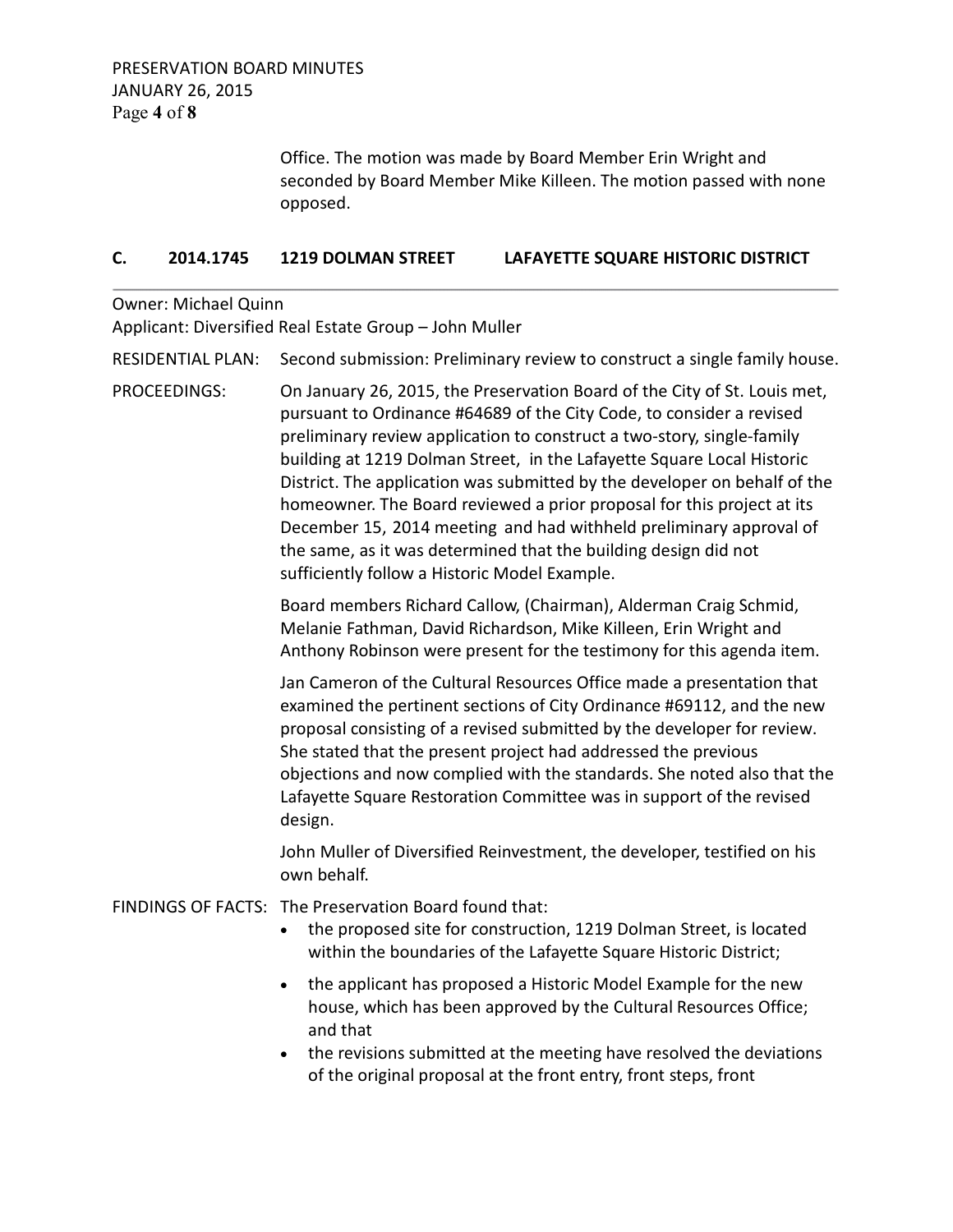PRESERVATION BOARD MINUTES JANUARY 26, 2015 Page **5** of **8**

> foundation and cornice and the project now complies with the Historic Model Example.

BOARD DECISION: It was the decision of the Preservation Board to grant preliminary approval to the new construction as the revised drawings meet the Lafayette Square Historic District Standards. The motion was made by Board Member Richardson and seconded by Alderman Schmid. The motion passed with none opposed.

## **D. 2015.0059 2617 SHENANDOAH AVENUE FOX PARK HISTORIC DISTRICT**

Owner: Emmaus Evangelical Lutheran Church

Applicant: Matthew A. Mano for Eagle Preparatory Schools

COMMERCIAL PLAN: Preliminary review for rehabilitation of the Emmaus Lutheran School.

PROCEEDINGS: On January 26, 2015, the Preservation Board of the City of St. Louis met, pursuant to Ordinance #64689 of the City Code, to consider a preliminary review application for the school building at 2617 Shenandoah, located in the Fox Park Local Historic District.

> Board members Richard Callow (Chairman), David Richardson, Alderman Craig Schmid, Anthony Robinson, Melanie Fathman, Erin Wright and Michael Killeen were present for the testimony for this agenda item.

Andrea Gagen of the Cultural Resources Office made a presentation that examined the sections of City Ordinance #66098, which sets forth the standards for rehabilitation of buildings in the district. She discussed the project, testifying that many of the proposed changes to the building did not comply with the Fox Park Historic District standards. The windows on the front façade and two-bay returns, and the front entry were of particular concern. The staff was requesting that the front façade and return widows be replaced with more historically appropriate windows and that the front entry should remain a more open, simplified design. She testified that although the proposed accessibility ramp did not comply with the historic district standards, accessibility must be provided. The front façade appeared to be the only usable location. She also testified that because the owner was concerned about maintenance, security and cost, the staff suggested that some flexibility be allowed on the Semi-Public side façades behind the two-bay returns.

 Matthew Mano, applicant and project architect; John Davis, Paric Corporation; Matt Hoehner, Eagle Schools Representative; and Andy Reahm, Eagle Preparatory Schools all testified on behalf of the project as presented.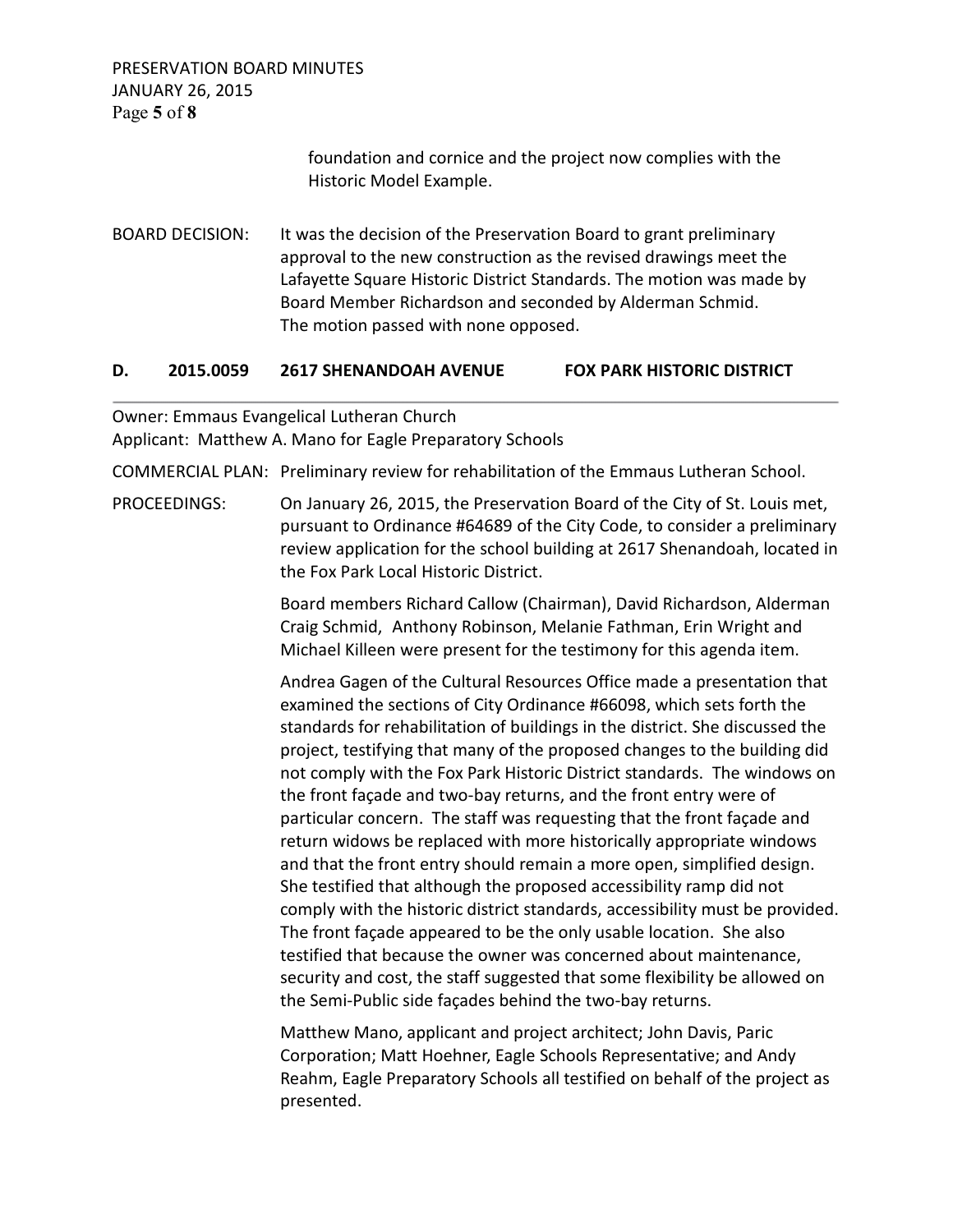PRESERVATION BOARD MINUTES JANUARY 26, 2015 Page **6** of **8**

FINDINGS OF FACTS: The Preservation Board found that:

- the proposed site for rehabilitation, 2617 Shenandoah, is a contributing resource to the Fox Park Local Historic District.;
- the front façade windows are important to the historic character of the Emmaus Lutheran School;
- concerns over the safety of using double-hung windows could be relieved by using limiters, to limit the amount the windows that could be raised;
- the proposed changes to the front entry create a false history and do not meet the intent of the historic district ordinance;
- the proposed location and design of the accessibility ramp is appropriate; and that
- the side façades of the building are not as prominent and are of secondary concern.
- BOARD ACTION: It was the decision of the Preservation Board to grant preliminary approval to the project with the stipulation that the front façade windows and entry meet the Fox Park Historic District standards. The motion was made by Board Member Anthony Robinson. Ms. Wright seconded the motion. The motion carried 5-1 with Board Member Mike Killeen in opposition.

## **NEW APPLICATION**

## **E. 2014.1454 245 UNION BOULEVARD CENTRAL WEST END HISTORIC DISTRICT**

Owner/Applicant: City Apartments @ West End

COMMERCIAL PLAN: New application to erect one monument sign.

PROCEEDINGS: On January 26, 2015, the Preservation Board of the City of St. Louis met, pursuant to Ordinance #64689 of the City Code, to consider a new application to erect a 16-foot tall monument sign at 245 Union Boulevard, in the Central West End Historic District.

> Board members Richard Callow, (Chairman), Alderman Craig Schmid, Melanie Fathman, David Richardson, Mike Killeen, Erin Wright and Anthony Robinson were present for the testimony for this agenda item. Board Member Richardson recused himself from participation in discussion or vote for this agenda item.

 Jan Cameron of the Cultural Resources Office made a presentation that examined the pertinent sections of City Ordinance #69423. She stated that the requirements of the Central West End Historic District Standards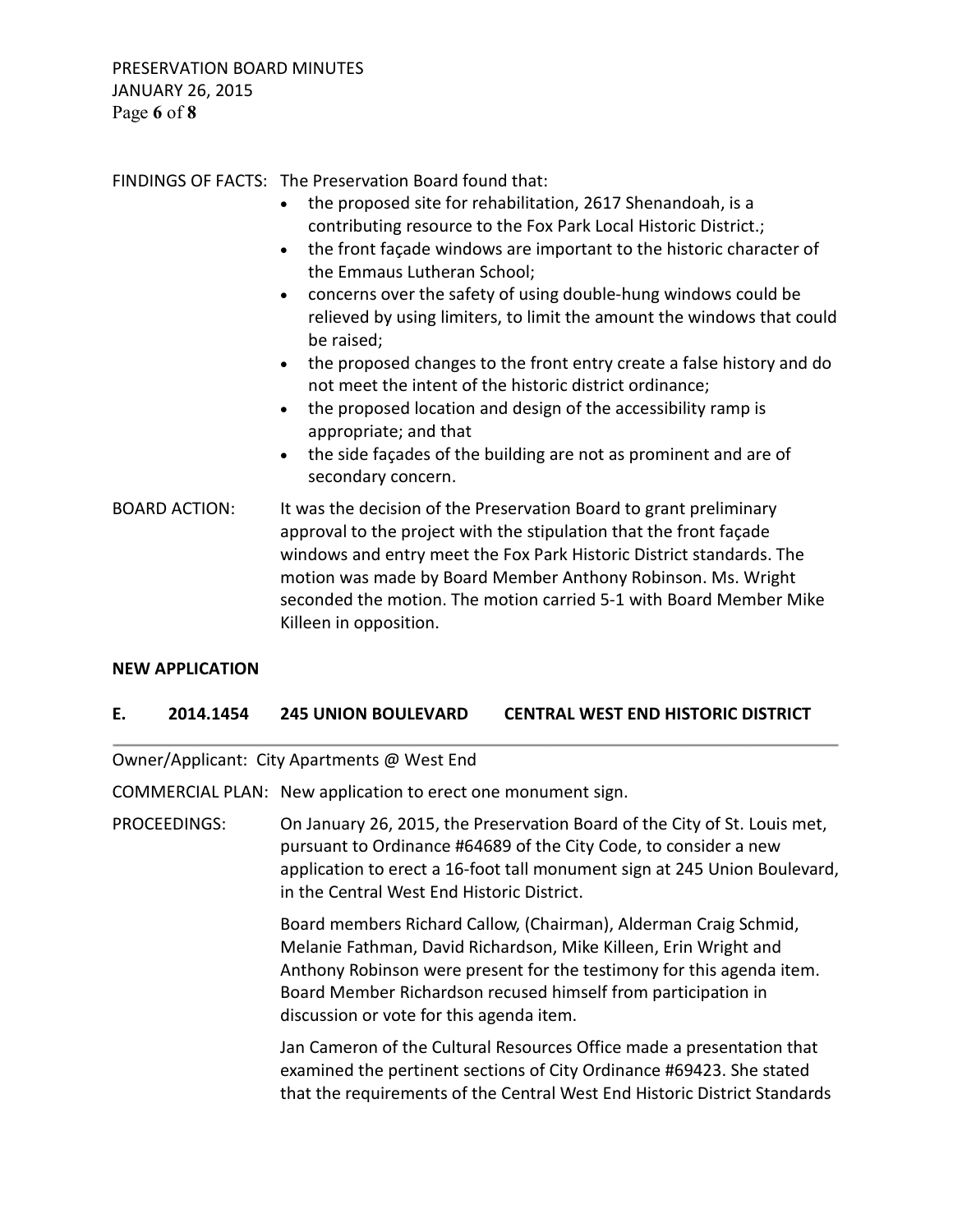PRESERVATION BOARD MINUTES JANUARY 26, 2015 Page **7** of **8**

 regarding commercial signs were based upon the Zoning Code, which limited the height and size of the sign, but that the applicant had received a variance from the Board of Adjustment for the sign as proposed. However, given the location of the sign near sidewalks and where pedestrians would enter the parking lot, the Cultural Resource Office staff recommended that the height of the sign be reduced to a maximum of 10 feet above grade. She noted that the Development Committee of the Central West End Association was not in support of the current proposal. Jennifer Roth of Village Green Associates, representative of the property owner, testified on her own behalf. She stated that many mock-ups of the sign had been set up and that the 16-foot height had appeared to be the most appropriate, given the scale of the apartment buildings along Union Boulevard and the complex's 700-foot street frontage. William Seibert, of the Central West End Association Development Committee, testified against the sign, and read into the record a letter from James Dwyer, Committee Chair, that stated that the Committee objected to the sign on the basis of its modern design, letter fonts and backlighting. Hon. Lyda Krewson, Alderwoman of the 28<sup>th</sup> Ward, testified in support of the sign as proposed, stating that the complex of apartment buildings occupied a 4 acre site and were only requesting a single sign to identify four buildings. FINDINGS OF FACTS: The Preservation Board found that: • the proposed site, 245 Union Boulevard, is located within the boundaries of the Central West End Historic District; • the standards require adherence to the Zoning Code, and the sign was granted a variance in size and height at the Board of Adjustment; • the sign will be located close to the public right of way and have an impact upon the pedestrian environment; and that • the backlighting of the sign lettering is not compatible with the historic character of the district and site. BOARD ACTION: It was the decision of the Preservation Board to grant approval to the sign application, with the condition that the sign not be backlit. The motion was made by Alderman Craig Schmid and seconded by Ms. Wright. The motion passed with none opposed and recused Board Member Richardson abstaining from voting.